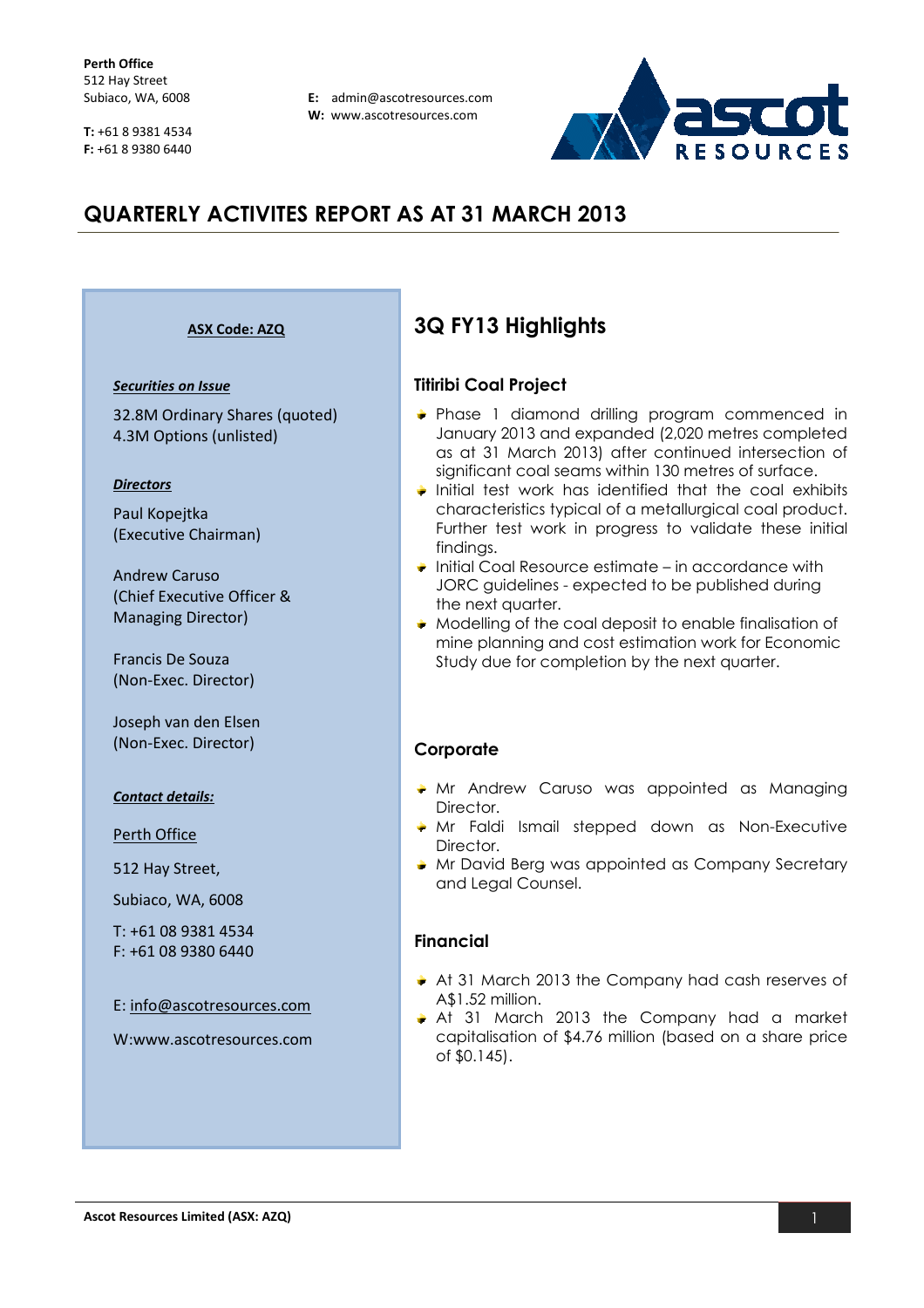

# 3rd QUARTER FY13 - PROJECT HIGHLIGHTS

# TITIRIBI PROJECT

The Company completed a successful geological field mapping program in late 2012, with the results giving the Company a greater understanding of the project geology and where the likely coal seam orientation is occurring across the project concessions.

In addition, the Company completed the design of the Phase 1 drilling program and selection of the drilling contractor, obtained all relevant government permits and established the site infrastructure including roads, water supply and accommodation, resulting in commencement of drilling during January 2013.

## Phase 1 Drilling Program

The Phase 1 drilling program, initially comprising 10 diamond drill holes totalling 1,600m, was designed to identify the location, thickness, continuity and quality of individual coal seams, focusing on El Balsal, which is the central member of the Amaga Formation on the Company's mining concessions.

Due to the continued intersection of significant coal seams within the El Balsal and El Silencio licence areas (Figure 1), the Company expanded the initial Phase 1 exploration program by increasing the number of diamond holes to 14 (from 10) for a total of approximately 2,400m (from 1,600m) and mobilised an additional diamond drill rig to site, bringing the total drill rigs in operation to 4.

The increased diamond drill program will allow the Company to more accurately correlate the multiple coal seams encountered within the concession areas and confirm their continuity. This will assist the Company in delivering a mine planning study that is currently being undertaken as part of the Company's overall Economic Study for the Titiribi Project.

The Company is expected to complete the expanded Phase 1 program by end April 2013 and is targeting an initial Coal Resource estimate in accordance with JORC guidelines during the next quarter1. Coal seam thickness and quality results will be validated by an independent consultant prior to finalising any Coal Resource estimate in accordance with JORC guidelines.

-

<sup>&</sup>lt;sup>1</sup> This objective is conceptual in nature as there has been insufficient exploration to date to define a Coal Resource estimate in accordance with JORC guidelines and it is uncertain whether further exploration will result in the determination of a Coal Resource estimate. This conceptual target may or may not be outlined with future work, either in whole or in part.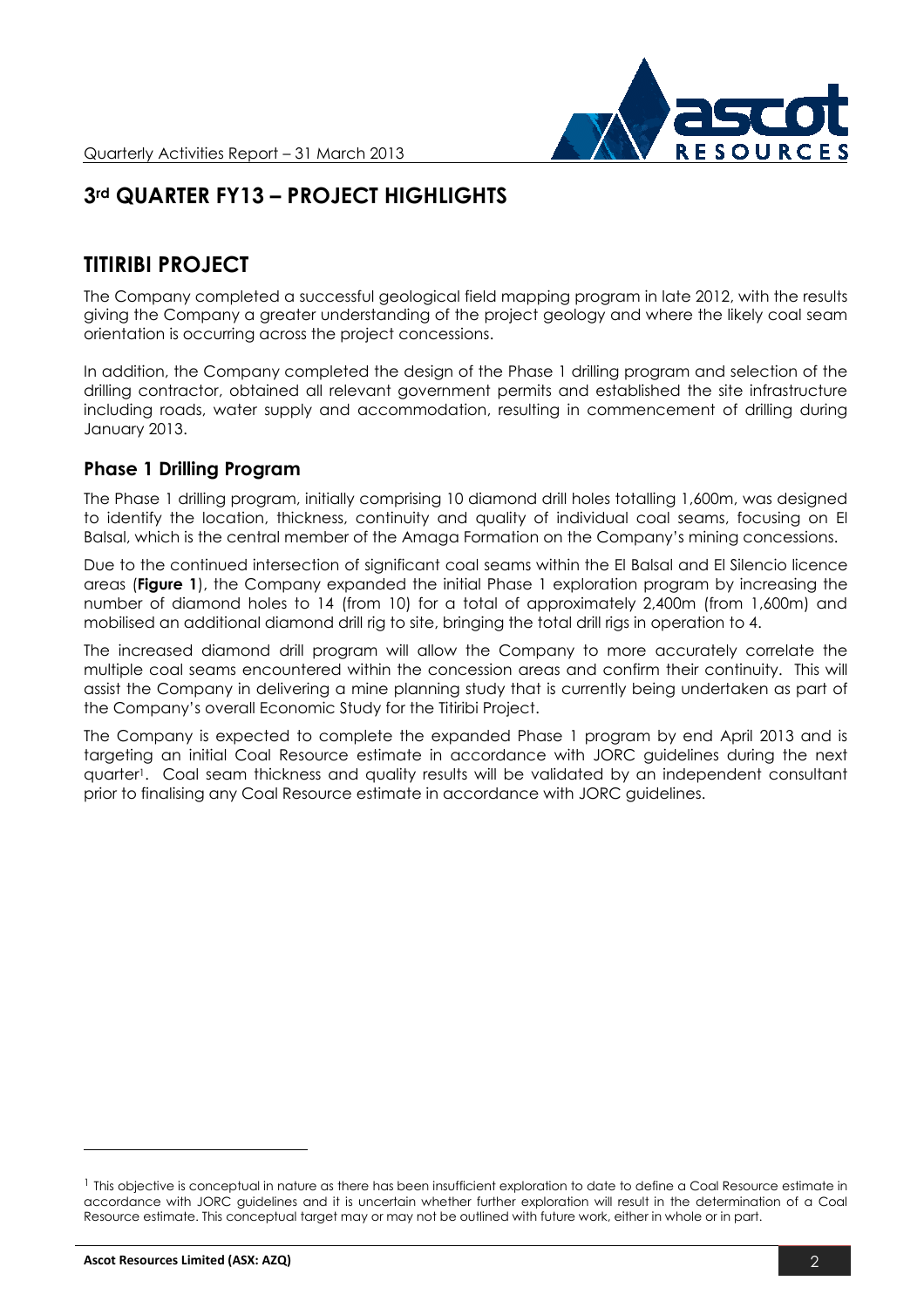

Quarterly Activities Report – 31 March 2013



Figure 1 –Phase 1 diamond drill hole locations

## Summary of Coal Intersections

As at 31 March 2013, 12 holes had been completed (2,020m) to a drilling depth of up to 200m and confirmed that the Titiribi project is host to multiple coal seams of significant thicknesses.

The results of the first 9 completed holes (for 1,495m) are as follows:

- All 9 drill holes intersected multiple coal seams;
- Significant coal intersections within 125m of drill hole depth:
	- o TP-L14-DH08 cumulative thickness 7.3m (between 60m and 68m);
	- o TP-L16-DH06 13m apparent thickness (between 110m and 124m); and
	- o TP-L12-DH06 9.5m apparent thickness (between 112m and 122m).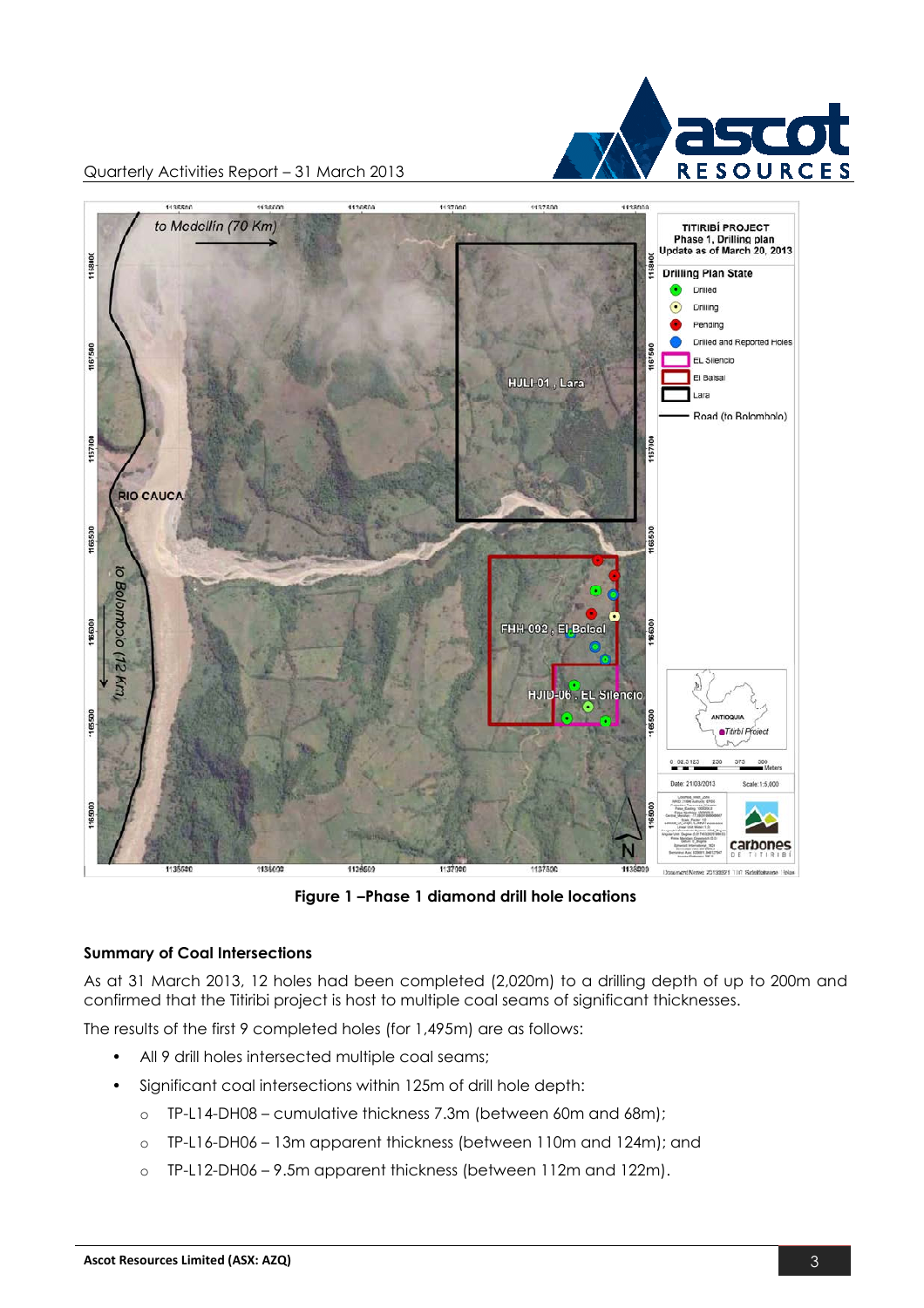

#### Quarterly Activities Report – 31 March 2013

The following table of coal intersections (Figure 2) shows thicknesses encountered above 0.8 metres for the first 9 holes drilled.

| Hole                | Depth (m) | <b>Coal Intersection</b> |                 |                  |
|---------------------|-----------|--------------------------|-----------------|------------------|
|                     |           | <b>From</b>              | To              | <b>Thickness</b> |
| <b>TP-L14-DH04</b>  | 171.2     | 132.4                    | 133.4           | 1.0              |
|                     |           | 145.7                    | 146.6           | 0.9              |
|                     |           | 155.7                    | 157.3           | 1.7              |
| <b>TP-1 14-DH06</b> | 160.9     | 112.7                    | 114.0           | 1.3              |
|                     |           | 134.6                    | 136.6           | 1.9              |
| <b>TP-L14-DH08</b>  | 130.8     | 60.0                     | 67.7            | 7.3              |
|                     |           | 79.8                     | 80.6            | 0.8              |
|                     |           | 81.0                     | 82.1            | 1.1              |
| TP-L16-DH06         | 128.3     | 72.6                     | 74.6            | 2.0              |
|                     |           | 110.8                    | 124.1           | 13.3             |
| <b>TP-L11-DH05</b>  | 190       | 30.45                    | 31.26           | 0.81             |
|                     |           | 52.05                    | 53.05           | 1.00             |
|                     |           | 76.25                    | 79.80           | 3.55             |
|                     |           | 99.45                    | 103.31          | 3.66             |
| TP-L12-DH02         | 190       | 129.56                   | 131.38          | 1.82             |
|                     |           | 179.35                   | 180.70          | 1.35             |
| <b>TP-L12-DH04</b>  | 206       | 31.95                    | 32.98           | 1.03             |
|                     |           | 125.95                   | 128.23          | 2.24             |
|                     |           | 156.80                   | 160.28          | 3.48             |
|                     |           | 179.85                   | 183.87          | 4.02             |
|                     |           | 195.35                   | 198.15          | 2.80             |
| <b>TP-L12-DH06</b>  | 143       | 54.90                    | 56.75           | 1.85             |
|                     |           | 85.80                    | 89.13           | 3.33             |
|                     |           | 112.14<br>129.36         | 122.03          | 9.54             |
|                     |           | 13.50                    | 130.20<br>15.72 | 0.84<br>2.22     |
| <b>TP-L16-DH08</b>  | 166       | 39.55                    | 41.45           | 1.90             |
|                     |           | 72.55                    | 74.05           | 1.50             |
|                     |           | 104.97                   | 106.55          | 1.58             |
|                     |           | 124.65                   | 128.95          | 4.30             |
|                     |           | 143.11                   | 143.98          | 0.87             |
|                     |           | 154.90                   | 156.70          | 1.80             |

Figure 2 – Coal intersections with apparent thickness encountered above 0.8m

## Coal Quality Analysis

Preliminary coal quality results from the test work for the first 6 drill holes were received from independent verification and testing specialists SGS and then subsequently reviewed by independent coal quality consultants (The Bluefield Group) to ascertain likely products and marketability.

Preliminary coal quality results<sup>2</sup> indicate:

- high calorific values (CV) in excess of 6,500 kcal/kg;
- free swelling index's (FSI's) in excess of 5 and typically as high as 8-9;
- extremely low phosphorous (P), generally less than 0.005%; and
- low ash (less than 10%).

l

<sup>2</sup> "as-received" basis results, save FSI (as-tested).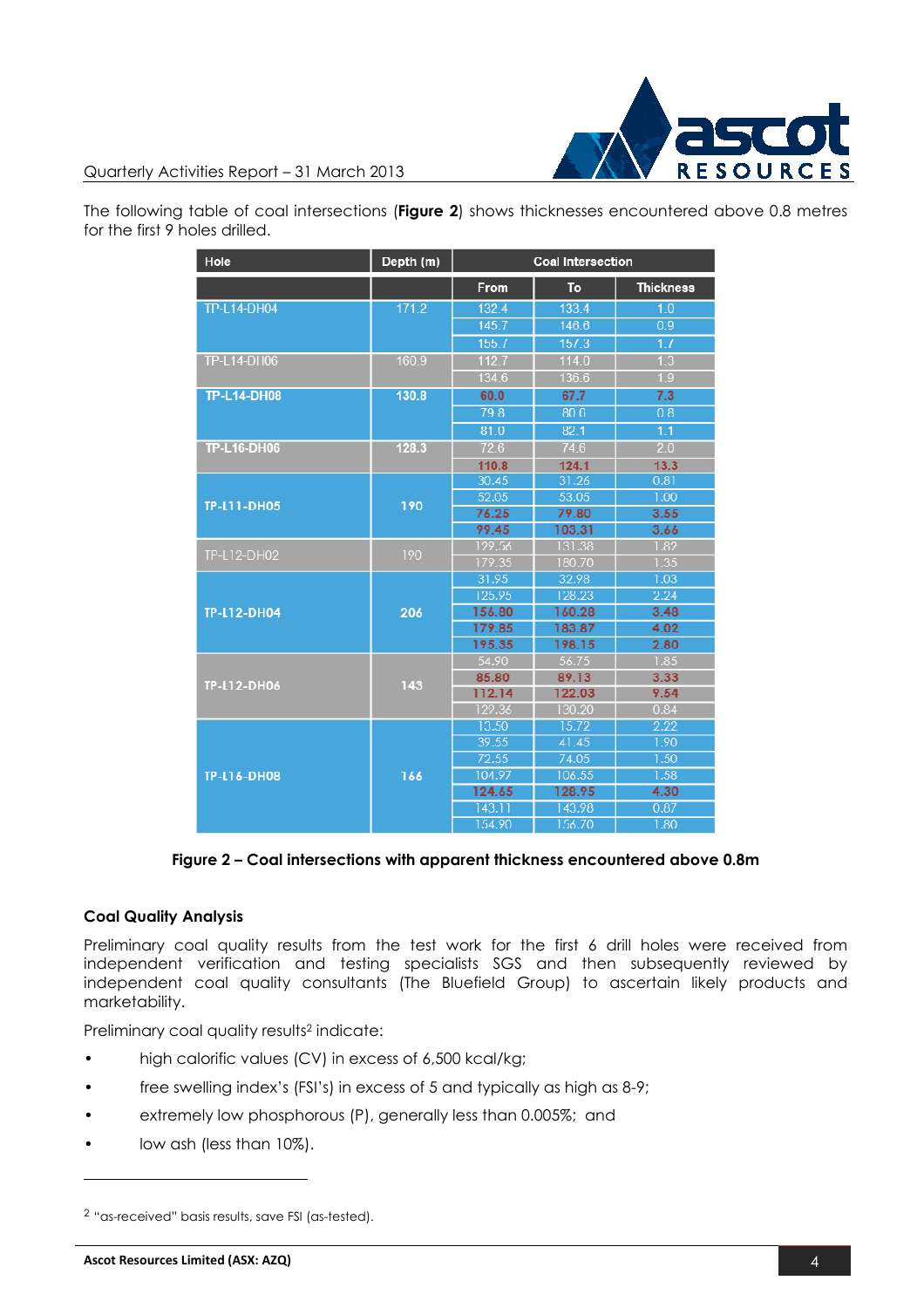

Quarterly Activities Report – 31 March 2013

These properties are typically consistent with a metallurgical type coking coal. The Company will conduct additional test work relating to the coal's coking properties over coming months.

The potential marketability of the coal in local and export markets will be assessed by the Company on completion of the coal quality analysis and provide guidance to the completion of the Economic Study in the next quarter.

## AUSTRALIAN PROJECTS

## McPhees Gold Project

The Company has entered into a conditional agreement to sell the McPhees Gold Project, comprising a 100% interest in P45/2783 and E45/3648. The sale is contingent on the vender listing on the Australian Securities Exchange by not later than 1 July 2013. On listing, the vendor will issue the Company 300,000 fully paid ordinary shares in the vendor by way of consideration.

## Quartz Hill Project

The Company's has allowed its option to earn a 75% interest in the Quartz Hill project (comprising EL24838 and EL 25296) to lapse.

Exploration Licences EL29137, EL29143 and EL29144, which are adjacent to the Quartz Hill project, have been sold for nominal consideration.

## **CORPORATE**

## Board Changes

Mr Andrew Caruso was appointed as Managing Director and Chief Executive Officer of the Company. Mr Caruso was initially appointed as Chief Executive Officer commencing with the Company in January 2013, and was appointed as a director on 27 March 2013.

Mr Caruso has over twenty years' experience in the mining industry including operations, management and executive roles within Australia and overseas. He spent over five years working in significant Australian coal operations, including two years at BHP Coal in Queensland. For the past two and half years, he was CEO of Crosslands Resources Ltd, which is developing the Jack Hills iron ore expansion project in Western Australia. Prior to that, he was the Managing Director of Australasian Resources Ltd (ASX: ARH) which is developing the Balmoral South iron ore project in Western Australia. Mr Caruso has a Bachelor's Degree in Mining Engineering and is a member of the Australian Institute of Company Directors.

Mr Faldi Ismail resigned as a Non-Executive Director. Mr Ismail was a founding director and shareholder of the Company and was instrumental in Ascot's IPO and subsequent listing on the Australian Securities Exchange in 2011.

Mr David Berg was appointed as Company Secretary and Legal Counsel.

## Change of Registered Address

Effective from 25 February 2013, the address of the Company's registered office and principal administrative office was changed to 512 Hay Street, Subiaco, Western Australia, 6008.